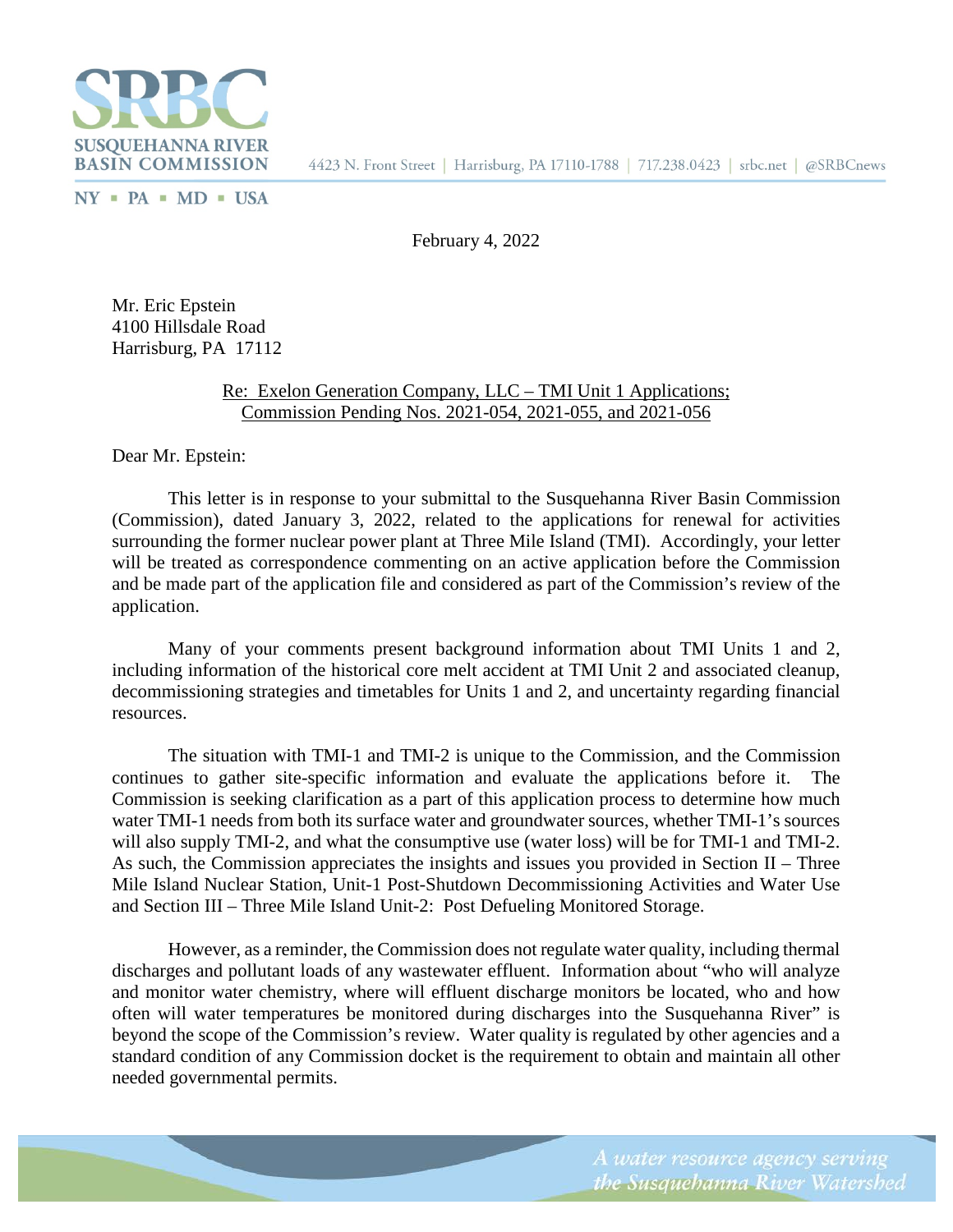Your correspondence also contains Section IV – Concerns and Issues with the SRBC Application, which centers around the application for water withdrawals at TMI-1 by Exelon Generation Company, LLC (Exelon), as well as the potential for water use at TMI-2 for decommissioning. Issues #16 to #34 address the applications more directly, and the responses to those inquiries are below:

- Issue #16: Although the organization submitting the applications is still listed as Exelon, the name is expected to be updated/corrected during the review period. As the Commission continues to gather information and evaluate the application before it, it will also evaluate whether additional applications need to be made for TMI-2 by another project sponsor (TMI-2 Solutions, LLC). Note that dockets may be transferred in the case of ownership changes and reissued in the case of name changes or changes to corporate form that do not constitute a change in ownership. These provisions are in the regulations at 18 CFR §§ 806.3, 806.4, and 806.6.
- Issues #17 and #18: Note that existing water use data continues to be submitted under the current docket approval. During the application review process, Commission staff will request a number of clarifications regarding requested amounts of water use and rates of withdrawals from all sources that recognize the unique features of TMI, including various activities and "modes" related to decommissioning for both Unit 1 and Unit 2.
- Issues #19 and #20: The U.S. Army Corps of Engineers (USACE) serves as the Federal member of the Commission and as such, has an important role in acting on water withdrawal and water use applications before the Commission. Although the Commission does not have a Letter of Understanding (LOU) or Memorandum of Understanding (MOU) with the USACE, it does have a Memorandum of Agreement (MOA) signed in 2008 (attached) that provided for a support agreement for a study, A Preliminary Assessment of Optimizing Use of Water Storage at Curwensville and Cowanesque Lakes, PA. Please contact the USACE directly for a definition of its role related to water use at TMI and any federal applications that may be required.
- Issue #21: As part of its hydrogeologic evaluation, the Commission considers the sustainability of groundwater and surface water withdrawals, including sustainability of sources during droughts. Approved projects must be consistent with the Commission's Comprehensive Plan.
- Issues  $\#22$ ,  $\#23$ , and  $\#24$ : The project sponsor(s) is required to provide site-specific data that establishes the amount of water needed to conduct planned activities at the project, both in aggregate to justify the requested withdrawal and also for water use needs for specific activities, as related to consumptive use. Due to the unique nature of TMI, it is reasonable to anticipate a breakdown for TMI-1 and TMI-2, as well as a discussion of likely modifications of water needs over time as decommissioning progresses.